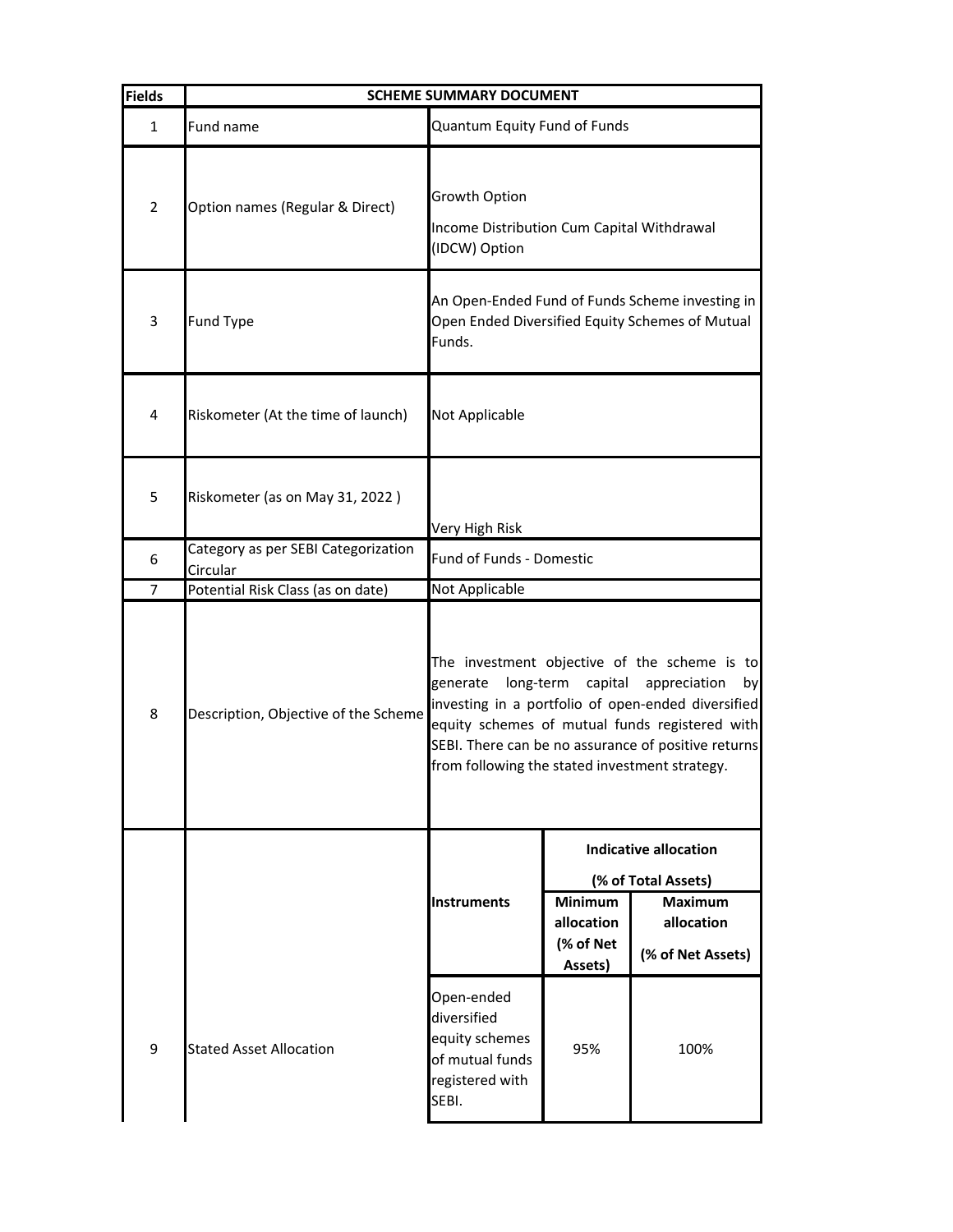|    |                                                         | Money Market<br>Instruments and<br>Liquid Schemes<br>of Mutual Funds                                                                                                                                                                                                                                                               | 0%                | 5% |
|----|---------------------------------------------------------|------------------------------------------------------------------------------------------------------------------------------------------------------------------------------------------------------------------------------------------------------------------------------------------------------------------------------------|-------------------|----|
|    |                                                         |                                                                                                                                                                                                                                                                                                                                    |                   |    |
| 10 | <b>Face Value</b>                                       | Rs. 10/-                                                                                                                                                                                                                                                                                                                           |                   |    |
| 11 | NFO Open Date                                           | June 26, 2009                                                                                                                                                                                                                                                                                                                      |                   |    |
| 12 | NFO Close Date                                          | June 13, 2009                                                                                                                                                                                                                                                                                                                      |                   |    |
| 13 | <b>Allotment Date</b>                                   | July 20, 2009                                                                                                                                                                                                                                                                                                                      |                   |    |
| 14 | Reopen Date                                             | July 22, 2009                                                                                                                                                                                                                                                                                                                      |                   |    |
| 15 | Maturity Date (For Close ended<br>Funds)                | Not Applicable                                                                                                                                                                                                                                                                                                                     |                   |    |
| 16 | Benchmark (Tier I)                                      | <b>S&amp;P BSE 200 TRI</b>                                                                                                                                                                                                                                                                                                         |                   |    |
| 17 | Benchmark (Tier II)                                     | Not Applicable                                                                                                                                                                                                                                                                                                                     |                   |    |
| 18 | Fund Manager 1- Name                                    | Chirag Mehta                                                                                                                                                                                                                                                                                                                       |                   |    |
| 19 | Fund Manager 1- Type (Primary/<br>Comanage/Description) | Primary                                                                                                                                                                                                                                                                                                                            |                   |    |
| 20 | Fund Manager 1- From Date                               | June 20, 2009                                                                                                                                                                                                                                                                                                                      |                   |    |
| 21 | Actual Expense as on May 31, 2022                       | Direct Plan 0.51% p.a.<br>Regular Plan 0.75 % p.a.                                                                                                                                                                                                                                                                                 |                   |    |
| 22 | Exit Load (if applicable)                               | 10% of units if<br>redeemed or<br>switched out on<br>or before 365<br>days from the<br>date of<br>allotment<br>Remaining 90%<br>of units if<br>redeemed or<br>switched out on<br>or before 365<br>days from the<br>date allotment<br>If redeemed or<br>switched out of<br>units after 365<br>days from the<br>date of<br>allotment | NIL<br><b>NIL</b> |    |
| 23 | Custodian                                               | Deutsche Bank A.G                                                                                                                                                                                                                                                                                                                  |                   |    |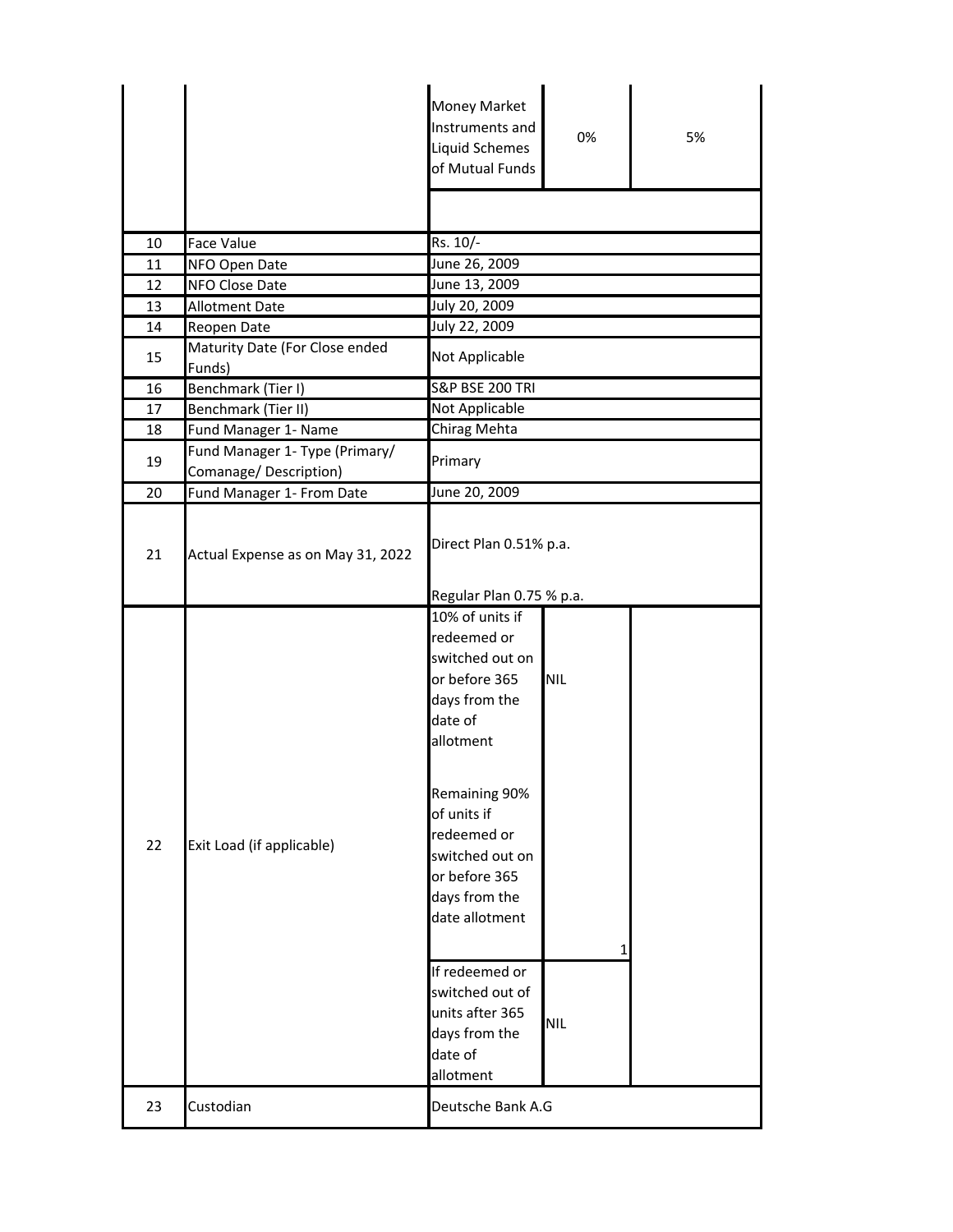| 24 | Auditor                       | M/s. S. R. Batliboi & Co. LLP                                                    |  |
|----|-------------------------------|----------------------------------------------------------------------------------|--|
| 25 | Registrar                     | <b>KFIN Technologies Ltd</b>                                                     |  |
| 26 | RTA Code (To be phased out)   | FEDPD: Quantum Equity Fund Of Funds - Direct<br>Plan IDCW Payout                 |  |
|    |                               | FEDPR : Quantum Equity Fund Of Funds - Direct<br>Plan IDCW Re-Investment         |  |
|    |                               | FEGPG : Quantum Equity Fund Of Funds - Direct<br>Plan Growth                     |  |
|    |                               | FERDD: Quantum Equity Fund Of Funds - Regular<br>Plan IDCW Payout                |  |
|    |                               | FERDR: Quantum Equity Fund Of Funds - Regular<br>Plan IDCW Re-Investment         |  |
|    |                               | FERGG : Quantum Equity Fund Of Funds - Regular<br>Plan Growth                    |  |
| 27 | <b>Listing Details</b>        | Not Listed                                                                       |  |
| 28 | <b>ISINs</b>                  | INF082J01101 : Quantum Equity Fund Of Funds -<br>Direct Plan IDCW Payout         |  |
|    |                               | INF082J01119 : Quantum Equity Fund Of Funds -<br>Direct Plan IDCW Re-Investment  |  |
|    |                               | INF082J01093 : Quantum Equity Fund Of Funds -<br>Direct Plan Growth              |  |
|    |                               | INF082J01283 : Quantum Equity Fund Of Funds -<br>Regular Plan IDCW Payout        |  |
|    |                               | INF082J01291 : Quantum Equity Fund Of Funds -<br>Regular Plan IDCW Re-Investment |  |
|    |                               | INF082J01275 : Quantum Equity Fund Of Funds -<br>Regular Plan Growth             |  |
|    |                               | 112039: Quantum Equity Fund of Funds - Direct<br>Plan Growth Option              |  |
| 29 | AMFI Codes (To be phased out) | 112038 : Quantum Equity Fund Of Funds - Direct<br>Plan IDCW                      |  |
|    |                               | 141063 : Quantum Equity Fund of Funds - Regular<br>Plan Growth Option            |  |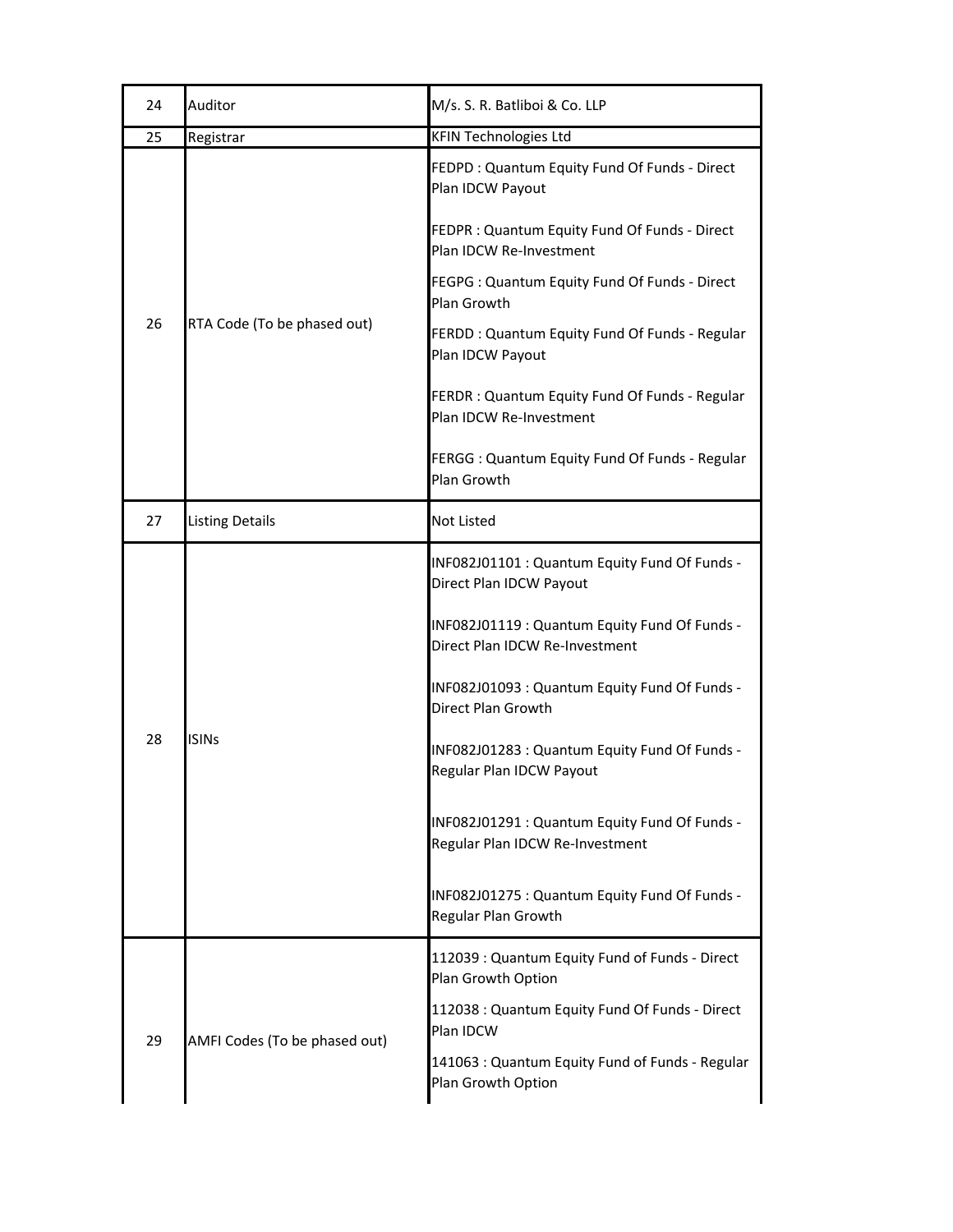|                    |                                                        | 141062 : Quantum Equity Fund Of Funds - Regular                                         |
|--------------------|--------------------------------------------------------|-----------------------------------------------------------------------------------------|
|                    |                                                        | Plan IDCW                                                                               |
| 30                 | <b>SEBI Codes</b>                                      | Data not available                                                                      |
|                    |                                                        | <b>INVESTMENT AMOUNT DETAILS</b>                                                        |
| 31                 | <b>Minimum Application Amount</b>                      | Rs. 500/-                                                                               |
| 32                 | Minimum Application Amount in<br>multiples of Rs.      | Rs. 1/-                                                                                 |
| 33                 | Minimum Additional Amount                              | Rs. 500/-                                                                               |
| 34                 | Minimum<br>Additional<br>Amount in<br>multiples of Rs. | $Rs. 1/-$                                                                               |
| 35                 | Minimum Redemption Amount in Rs. Rs. 500/-             |                                                                                         |
| 36                 | Minimum Redemption Amount in<br>Units                  | 50 Units                                                                                |
| 37                 | $($ If<br>Minimum<br>Balance<br>Amount<br>Applicable)  | Nil                                                                                     |
| 38                 | Minimum Balance Amount in units (If<br>Applicable)     | Nil                                                                                     |
| 39                 | Max Investment Amount                                  | Nil                                                                                     |
| 40                 | Minimum Switch Amount                                  | Rs. 500/-                                                                               |
| 41                 | Minimum Switch Units (If Applicable) 50 units          |                                                                                         |
| 42                 | Switch<br>Multiple<br>Amount<br>(if<br>Applicable)     | Rs. 1/-                                                                                 |
| 43                 | Switch Multiple Units (if Applicable)                  | Nil                                                                                     |
| 44                 | Max Switch Amount                                      | Nil                                                                                     |
| 45                 | Max Switch Units (If Applicable)                       | Nil                                                                                     |
| 46                 | <b>Swing Pricing</b>                                   | Not Applicable                                                                          |
| 47                 | Segregated Portfolio (If Applicable)                   | Not Applicable                                                                          |
| <b>SIP DETAILS</b> |                                                        |                                                                                         |
| 48                 | Frequency                                              | Daily,<br>1.<br>Weekly,<br>2.<br>Fortnightly,<br>3.<br>Monthly<br>4.<br>5.<br>Quarterly |
| Λ۵                 | Minimum amount                                         | Rs. 100/- (Daily)                                                                       |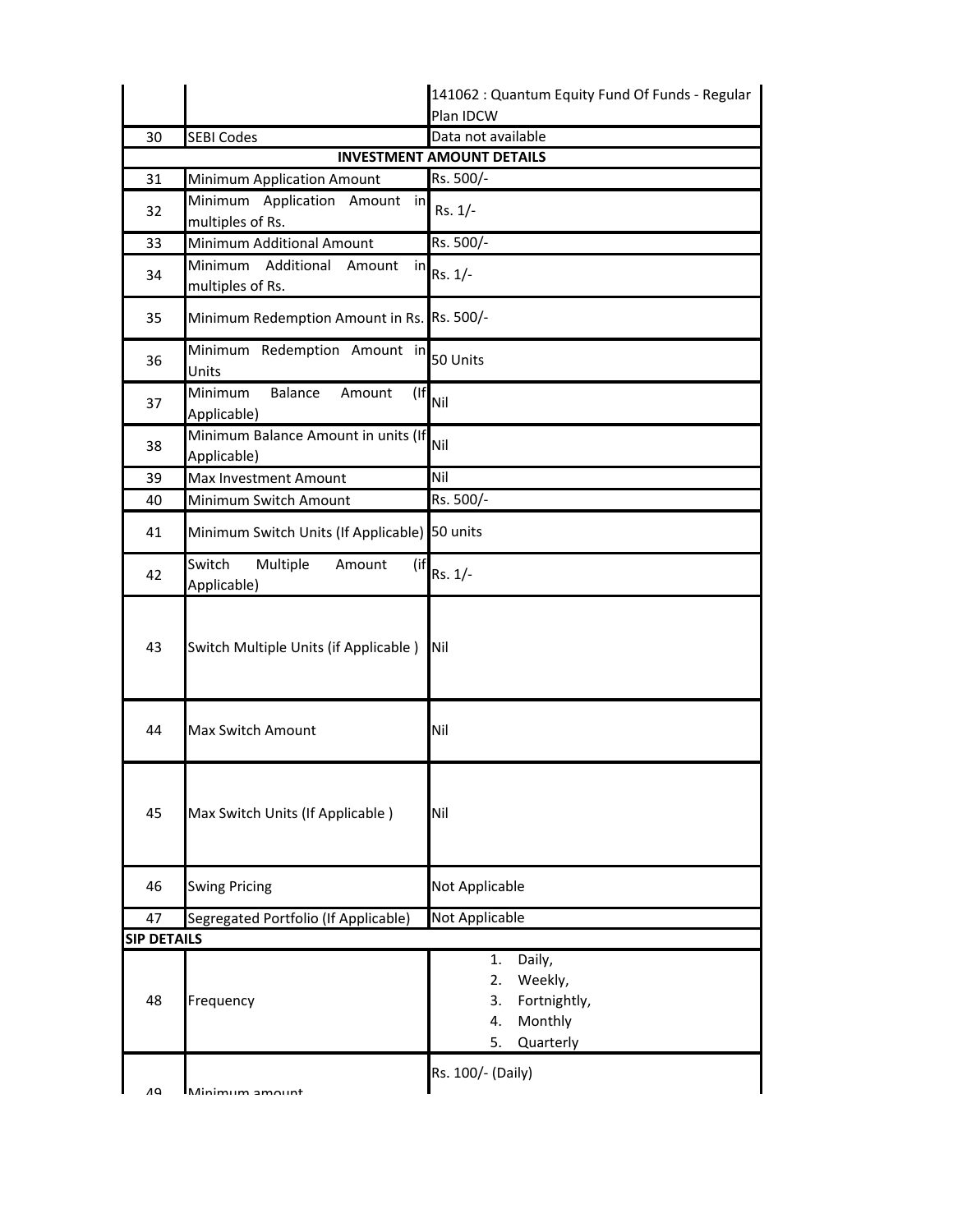| 45 | <b>IVIIIIIIIIIUIII</b> aIIIUUIIL | Rs. 500/- (Weekly, Fortnightly, Monthly and |  |  |
|----|----------------------------------|---------------------------------------------|--|--|
|    |                                  | Quarterly)                                  |  |  |
| 50 | In Multiple of                   | Rs. 1/-                                     |  |  |
|    |                                  | 1. $132 - Daily$ ,                          |  |  |
|    |                                  | 2. $25 - \text{Weekly}$                     |  |  |
|    |                                  | 3. 13 - Fortnightly,                        |  |  |
| 51 | Minimum Instalments              | 4. $6 -$ Monthly                            |  |  |
|    |                                  | 5. $4 -$ Quarterly                          |  |  |
|    |                                  |                                             |  |  |
|    |                                  | Daily - All Business Days                   |  |  |
|    |                                  |                                             |  |  |
|    |                                  | Weekly - 7, 15, 21, 28                      |  |  |
|    |                                  |                                             |  |  |
|    | 52 Dates                         | Fortnightly - 5 & 21 OR 7 & 25              |  |  |
|    |                                  |                                             |  |  |
|    |                                  |                                             |  |  |
|    |                                  | Monthly / Quarterly - 5, 7, 15, 21, 25, 28  |  |  |
|    |                                  |                                             |  |  |
| 53 | Maximum Amount (if any)          | Nil                                         |  |  |
|    |                                  | <b>SWP DETAILS</b>                          |  |  |
|    |                                  | Weekly,<br>1.                               |  |  |
|    |                                  | Fortnightly,<br>2.                          |  |  |
| 54 | Frequency                        | Monthly<br>3.                               |  |  |
|    |                                  | Quarterly<br>4.                             |  |  |
|    |                                  |                                             |  |  |
| 55 | Minimum amount                   | Rs. 500/-                                   |  |  |
| 56 | In Multiple of                   | Rs. 1/-                                     |  |  |
|    |                                  | 1. Weekly $-25$                             |  |  |
|    |                                  | Fortnightly-13<br>2.                        |  |  |
| 57 | Minimum Instalments              | Monthly - 6<br>3.                           |  |  |
|    |                                  | 4. $Quarterly - 4$                          |  |  |
|    |                                  |                                             |  |  |
|    |                                  | Weekly - 7, 15, 21, 28                      |  |  |
|    |                                  |                                             |  |  |
|    |                                  | Fortnightly - 5&21 OR 7&25                  |  |  |
| 58 | Dates                            |                                             |  |  |
|    |                                  | Monthly / Quarterly - 5,7,15,21,25,28       |  |  |
|    |                                  |                                             |  |  |
|    |                                  |                                             |  |  |
| 59 |                                  |                                             |  |  |
|    | Maximum Amount (if any)          | Nil                                         |  |  |
|    |                                  | <b>STP DETAILS</b>                          |  |  |
|    |                                  | Daily,<br>1.                                |  |  |
|    |                                  | Weekly,<br>2.                               |  |  |
|    |                                  | Fortnightly,<br>3.                          |  |  |
| 60 | Frequency                        | Monthly<br>4.                               |  |  |
|    |                                  | 5. Quarterly                                |  |  |
|    |                                  | Rs. 100/- (Daily)                           |  |  |